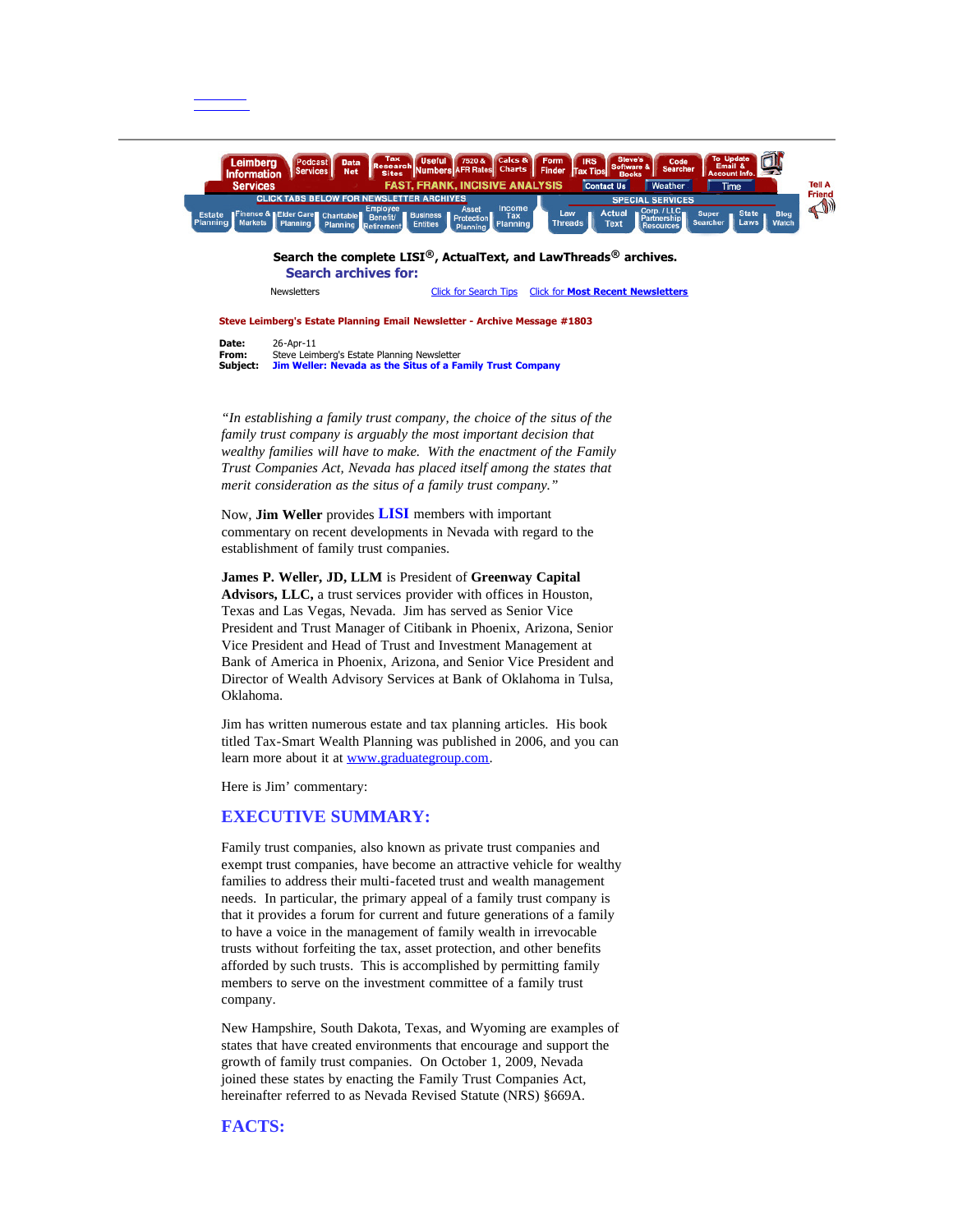<span id="page-1-0"></span>Prior to October 1, 2009, family trust companies and retail trust companies were being formed in Nevada under NRS §669. Now, a family trust company, which can be a corporation or a limited liability company, has the option to be formed under NRS §669 or NRS §669A.<sup>[\[i\]](#page-4-0)</sup> To be a licensed family trust company under NRS §669A, the following requirements must be met: (1) at least one officer is a resident of Nevada; (2) a physical office is maintained in Nevada where original or true copies of all material business records and accounts may be accessed and readily available for examination by the Division of Financial Institutions; (3) a registered agent with an office with a street address in Nevada is appointed; (4) all applicable state and local business licenses and permits have been obtained; and (5) a bank account is opened with a state chartered or national bank that has a principal or branch office in Nevada.[\[ii\]](#page-4-1)

#### <span id="page-1-1"></span>**Advantages of a Nevada Family Trust Company**

The key advantages of forming a family trust company in Nevada under NRS §669A are the following:

#### **Broad and Comprehensive Definition of a Family Member**

A family trust company is established for the express purpose of providing trust and fiduciary services to family members, and as a result, it is prohibited from transacting business with the general public. Within this context, the key to defining a family member is the "designated relative."

<span id="page-1-2"></span>The "designated relative" of a licensed family trust company in Nevada is the person who is designated as such in the application for a license or in the annual renewal of a license.[\[iii\]](#page-4-2) In that regard, Nevada provides a broad and comprehensive definition of a family member.

A family member in Nevada includes:

1) any person within the tenth degree of lineal kinship of the "designated relative";

2) any person within the ninth degree of collateral kinship of the "designated relative";

3) any non-family member who is an individual beneficiary under a will or trust created by a family member specified in  $(1)$  and  $(2)$ above, including the spouse and issue of that person;

4) the spouse and any former spouse of the "designated relative" or any person qualifying as a family member pursuant to (1) and (2) above;

5) a person who is a relative of a spouse or former spouse specified in (3) and (4) above who is within the fifth degree of lineal kinship of the spouse or former spouse;

6) a family affiliate and the officers, managers, and directors of that family affiliate and their immediate families;

7) an inter vivos or testamentary trust established by a family member either individually or jointly with a spouse or third party and any trustee, advisor or other person assisting with the administration of that trust;

8) an inter vivos trust or testamentary trust established by a person who is not a family member if the non-charitable beneficiaries of that trust include family members;

9) the estate of a family member;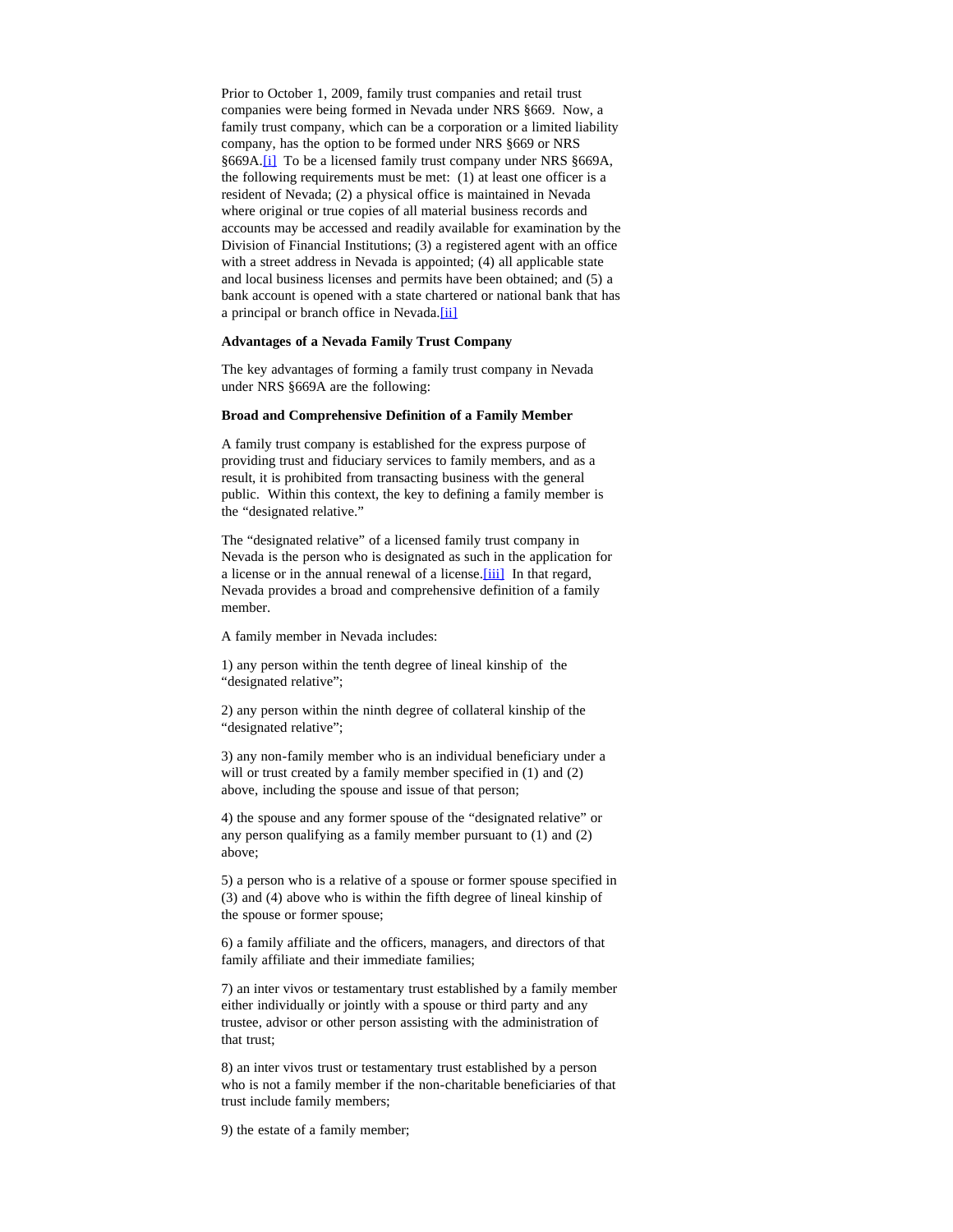10) the estate of a non-family member if the non-charitable beneficiaries of that estate include family members; and

11) a charitable foundation, a charitable trust or charitable entity of which a family member is an organizer, incorporator, officer, member of the governing board, trustee, major donor or non-charitable beneficiary and the officers, directors, individual trustees and managers of that foundation, trust or entity and their immediate families[.\[iv\]](#page-4-3)

#### <span id="page-2-0"></span>**Low Minimum Capital Requirement**

The minimum capital requirement for a licensed or chartered family trust company varies among the states from \$200,000 to \$1,000,000. The minimum capital requirement for a licensed family trust company in Nevada is \$300,000[.\[v\]](#page-4-4)

# <span id="page-2-1"></span>**Lighter Regulation than a Public Trust Company**

<span id="page-2-2"></span>The legislative intent of NRS §669A openly recognizes that there is no public interest to protect with a family trust company because it provides services to family members rather than the general public.<sup>[\[vi\]](#page-4-5)</sup> Consequently, unlike most states which require an examination annually or an examination at other regular intervals, the Banking Commissioner in Nevada is granted the discretion to examine a licensed family trust company.[\[vii\]](#page-4-6) Indications are that the level of regulatory scrutiny for a licensed family trust company will be less than that of a public trust company as long as statutory requirements are met, and there is no family litigation or complaints present.

# <span id="page-2-3"></span>**Low Application Fee**

Like the minimum capital requirement, the application fee for a license or charter for a family trust company differs from state to state. The fee can range from \$3,000 to \$15,000. The application fee for a license for a family trust company in Nevada is \$3,000.[\[viii\]](#page-4-7) In addition, there is an annual license fee of  $$1,500$ .[\[ix\]](#page-4-8)

# <span id="page-2-5"></span><span id="page-2-4"></span>**Leverage Favorable Nevada Trust Laws**

<span id="page-2-8"></span><span id="page-2-7"></span><span id="page-2-6"></span>TrustAdvisors.com has ranked Nevada as one of the four top trust states in 2011. $[x]$  In that regard, Nevada permits directed trusts, trust protectors, and trust decanting.[\[xi\]](#page-5-0) Also, Nevada modified its rule against perpetuities effective October 1, 2005 to allow a trust to have a maximum duration of 365 years.<sup>[xii]</sup> On October 1, 1999, Nevada enacted domestic asset protection trust (DAPT) legislation[.\[xiii\]](#page-5-2) Two unique aspects of Nevada's DAPT legislation deserve special mention.

<span id="page-2-9"></span>First, Nevada has a short window for a creditor to bring an action with respect to the transfer of assets to a DAPT. For creditors in existence at the time of the transfer to a DAPT, the cause of action must be commenced the later of: (1) 2 years after the transfer or (2) 6 months after the creditor discovers or reasonably should have discovered the transfer.<sup>[\[xiv\]](#page-5-3)</sup> For persons who become creditors after the transfer of assets to a DAPT, the cause of action must be commenced within 2 years after the date of the transfer to trust.[\[xv\]](#page-5-4)

<span id="page-2-11"></span><span id="page-2-10"></span>Second, it is important to note that the vast majority of DAPT statutes allow so-called exception creditors to reach trust assets. Typically, these are creditors with child support or alimony claims. The ability of exception creditors to reach trust assets may result in adverse estate tax consequences for the settlor under IRC §2036(a)(1). Nevada avoids this potential estate tax issue by not having any exception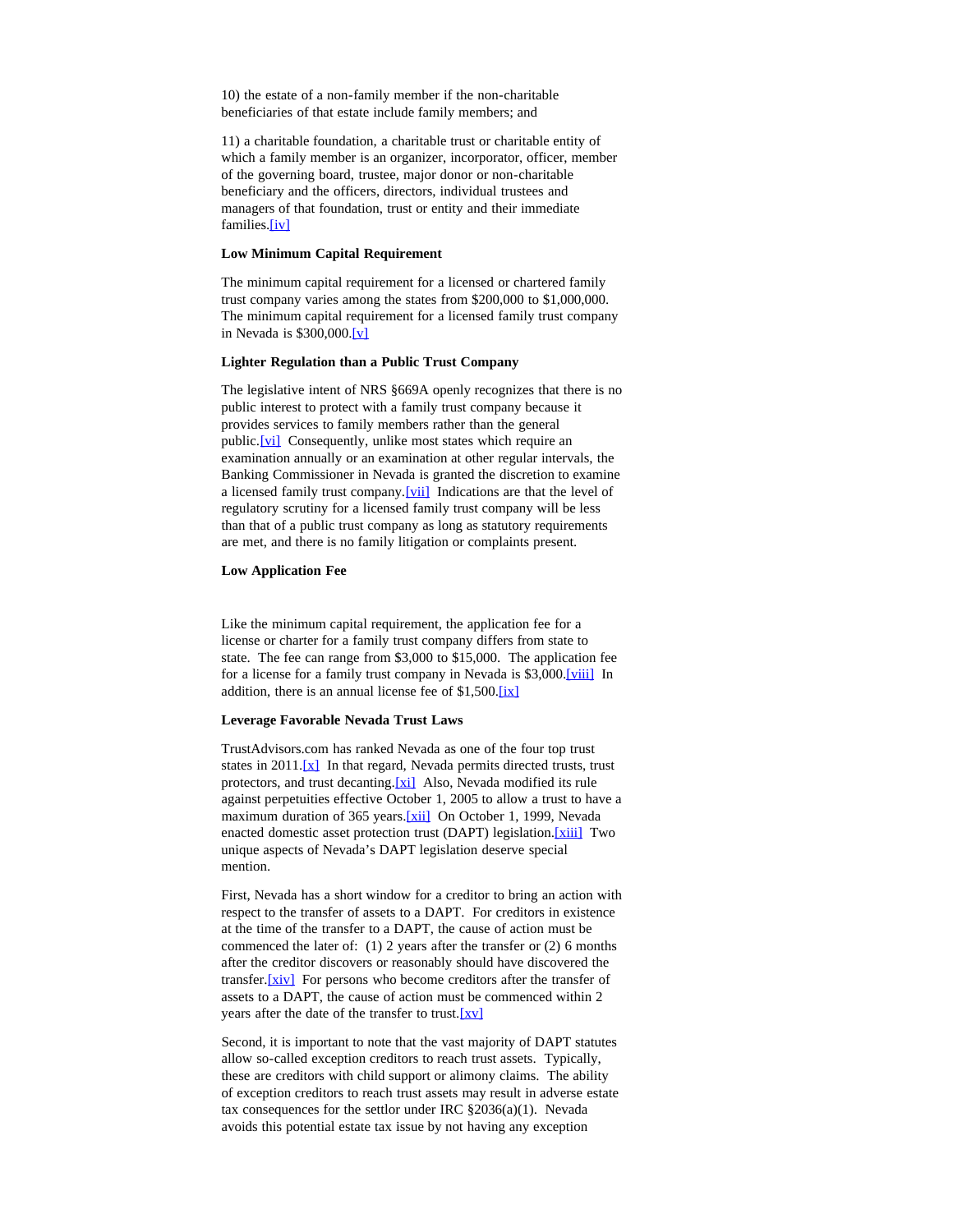creditors in its statute. Finally, Nevada is one of seven states that do not have a state income tax.

#### **No Licensing Requirement**

<span id="page-3-0"></span>A family trust company in Nevada is not required to be licensed under either NRS §669 or NRS §669A.[\[xvi\]](#page-5-5) An unlicensed family trust company is not subject to regulation by the Nevada Division of Financial Institutions, and it has no minimum capital requirement. As a result, an unlicensed family trust company can be formed easily and quickly. For example, an unlicensed family trust company formed as a limited liability company is considered legally organized in Nevada upon the filing of Articles of Organization with the Secretary of State or upon a later date specified in the Articles of Organization. [xvii] A filing fee of \$75 is also required. [\[xviii\]](#page-5-7) For an additional fee, expedited on-line 1 hour, 2 hour, and 24 hour processing is available. [\[xix\]](#page-5-8) In addition, a Nevada unlicensed family trust company must designate the "designated relative" in a letter to the Banking Commissioner sent by certified mail with return receipt requested.[\[xx\]](#page-5-9)

<span id="page-3-5"></span><span id="page-3-4"></span><span id="page-3-3"></span><span id="page-3-2"></span><span id="page-3-1"></span>It is important to point out that there are potential drawbacks with unlicensed family trust companies. First, the absence of regulatory supervision of an unlicensed family trust company's fiduciary activities brings it within the definition of an investment adviser, and as such, it will be subject to SEC registration under the Investment Advisers Act of 1940.<sup>[xxi]</sup> However, it should be noted that some unlicensed family trust companies may be able to avoid registration by qualifying for the family office exclusion that was created by the Dodd-Frank Wall Street Reform and Consumer Protection Act. [xxii]

<span id="page-3-6"></span>Second, due to its lack of a license and a minimum capital requirement, unlicensed family trust companies may be prevented from serving as successor trustee of certain family trusts. Finally, an unlicensed family trust company may have limitations in its ability to engage in interstate activity.

<span id="page-3-7"></span>In addition to Nevada, Massachusetts, Pennsylvania, Virginia, and Wyoming purportedly permit unlicensed or unregulated family trust companies. [\[xxiii\]](#page-5-12) An argument could be made that Tennessee and New Hampshire are part of this group because they allow a family trust company to apply for exemption from any provision of their banking acts or the rules thereof.[\[xxiv\]](#page-5-13)

#### <span id="page-3-8"></span>**Ability to Serve as Successor Trustee in Other States**

It is quite common for wealthy families to have trusts in states other than where the family trust company is located. In those instances, the question becomes whether or not the family trust company can serve as trustee. States that allow an out-of-state trust company, hereinafter referred to as a foreign trust company, to serve as trustee typically have specific requirements that must be met. In that regard, many states require reciprocity.

<span id="page-3-10"></span><span id="page-3-9"></span>A primary example of this is Texas, which permits a foreign trust company to serve as trustee to the extent that the home state of the foreign trust company permits a Texas trust company to serve as trustee in that state.[\[xxv\]](#page-5-14) Nevada's Uniform Trusts Act defines a trustee as the person holding property in trust and includes trustees, a corporate as well as a natural person and a successor or substitute trustee.<sup>[xxvi]</sup> Because this definition has no apparent prohibition or restriction on a foreign trustee serving as trustee, Nevada should meet the reciprocity requirement of states such as Texas.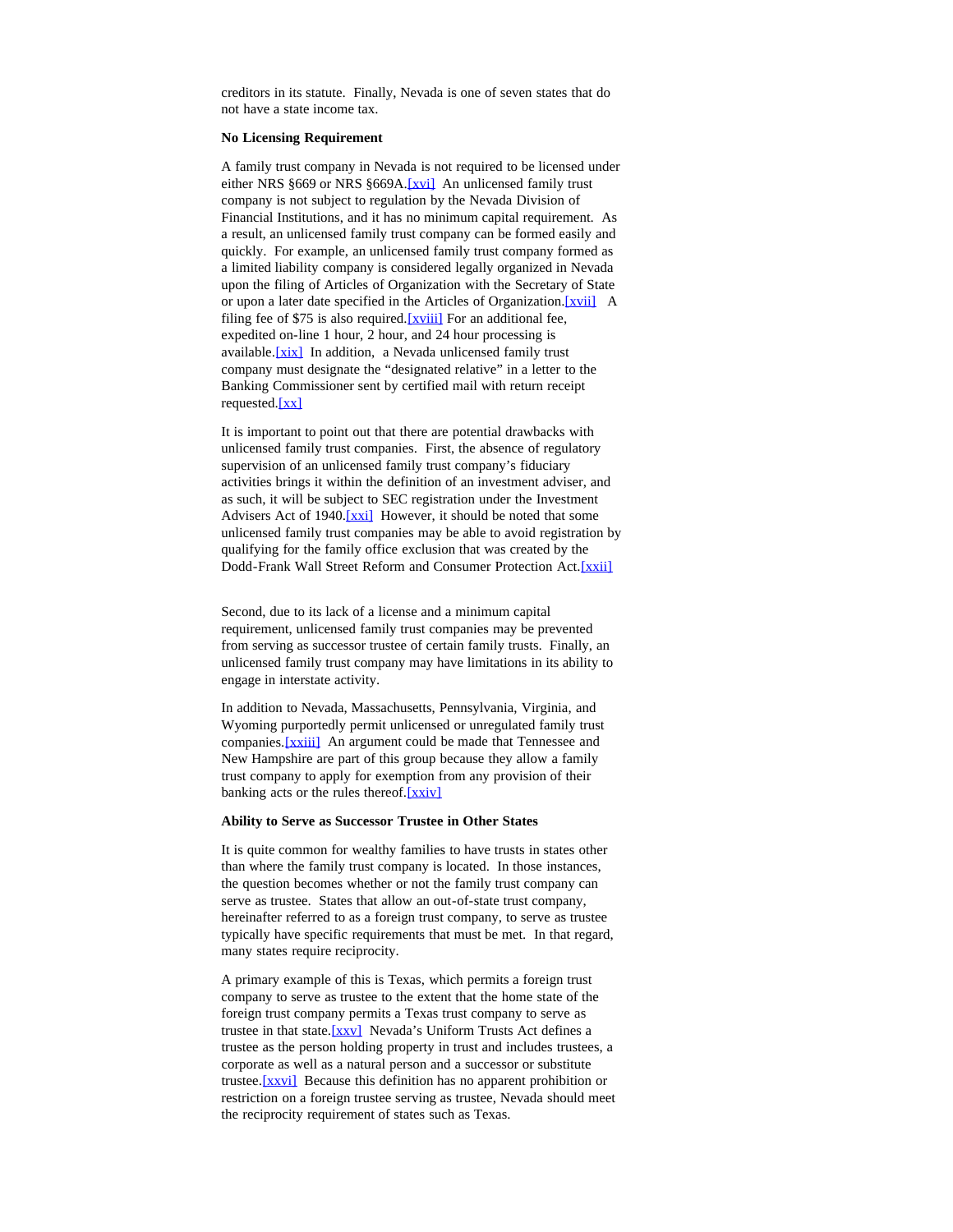#### **Flexibility**

Families evolve and change over time. Consequently, it is important to have the flexibility to adapt to this evolution and change. A primary example of this is the "designated relative."

As mentioned above, the "designated relative" is the individual who is the yardstick for determining family members. Unfortunately, the individual originally designated as the "designated relative" may no longer reflect the makeup of the family as time passes.

<span id="page-4-10"></span>Nevada appears to address this issue by permitting a licensed family trust company to identify a new "designated relative" upon renewal of its license. [\[xxvii\]](#page-5-16) Likewise, a family that establishes an unlicensed family trust company may find at a later date that the needs and objectives of the family are better met by a licensed family trust company. If that occurs, an unlicensed family trust company in Nevada has the option of applying for a license.

# **COMMENT:**

In establishing a family trust company, the choice of the situs of the family trust company is arguably the most important decision that wealthy families will have to make. As noted earlier, New Hampshire, South Dakota, Texas, and Wyoming are examples of states that have favorable family trust company laws. With the enactment of NRS §669A, Nevada has placed itself among the states that merit consideration as the situs of a family trust company.

**HOPE THIS HELPS YOU HELP OTHERS MAKE A** *POSITIVE* **DIFFERENCE!**

*Jim Weller*

# **CITE AS:**

**LISI** Estate Planning Newsletter #1803 (April 26, 2011) at [http://www.leimbergservices.com](http://www.leimbergservices.com/) Copyright 2011 Leimberg Information Services, Inc. (LISI). Reproduction in Any Form or Forwarding to Any Person Prohibited – Without Express Permission Express Permission

# **CITATIONS:**

- <span id="page-4-0"></span>[\[i\]](#page-1-0) NRS §669.042(1) and NRS §669A.080 (2010).
- <span id="page-4-1"></span>[\[ii\]](#page-1-1) NRS §669A.140 (2010).
- <span id="page-4-2"></span> $\frac{1}{101}$  NRS §669A.050(1) (2010).
- <span id="page-4-3"></span>[\[iv\]](#page-2-0) NRS §669A.070(1) (2010).
- <span id="page-4-4"></span>[\[v\]](#page-2-1) NRS §669A.160 (2010).
- <span id="page-4-5"></span>[\[vi\]](#page-2-2) NRS §669A.010(2) (2010).
- <span id="page-4-6"></span>[\[vii\]](#page-2-3) NRS §669A.260(1) (2010).
- <span id="page-4-7"></span>[\[viii\]](#page-2-4) NRS §669A.190(2) (2010).
- <span id="page-4-9"></span><span id="page-4-8"></span>[\[ix\]](#page-2-5) NRS §669A.210(1) (2010).

<u>ixi</u> Scott Martin, *Alaska, Delaware, Nevada, South Dakota Remain Top Trust States,<br>The Trust Advisors Blog (Feb. 5, 2011), http://thetrustadvisor.com/tag/best-trust-*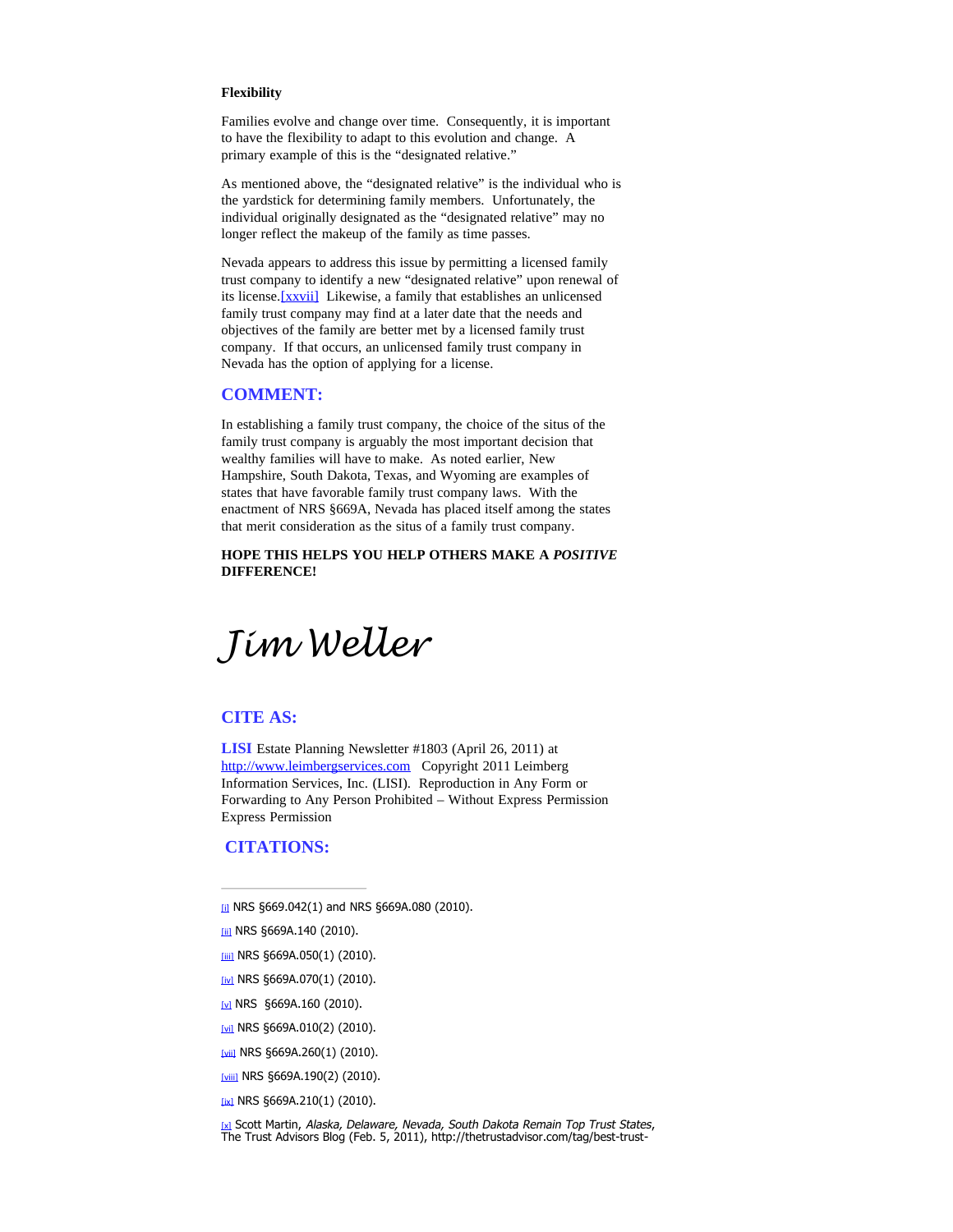states.

<span id="page-5-0"></span>[\[xi\]](#page-2-7) NRS §163.553, §163.5553, and §163.556 (2010).

<span id="page-5-1"></span>[\[xii\]](#page-2-8) NRS §111.1031(1)(b) (2010).

<span id="page-5-2"></span>[\[xiii\]](#page-2-9) NRS §166.01 - §166.170 (2010).

<span id="page-5-3"></span>[\[xiv\]](#page-2-10) NRS  $$166.170(1)(a)(1)$  and (2) (2010).

<span id="page-5-4"></span> $[xy]$  NRS §166.170(1)(b) (2010).

<span id="page-5-5"></span>[\[xvi\]](#page-3-0) NRS §669A.110(1) (2010).

<span id="page-5-6"></span>[\[xvii\]](#page-3-1) NRS §86.201(1)(a) (2010).

<span id="page-5-7"></span>[\[xviii\]](#page-3-2) NRS §86.201(1)(b) (2010).

<span id="page-5-8"></span>[\[xix\]](#page-3-3) http://www.nvsos.gov.

<span id="page-5-9"></span> $[xx]$  NRS §669A.050(2) (2010).

<span id="page-5-10"></span>[\[xxi\]](#page-3-5) 15 U.S.C.  $$80-b-2(a)(11)(A)$  and  $$80B-2(a)(2)(C)$  (2010).

<span id="page-5-11"></span> $[x\sin B$  H.R. 4173 §409(a), 111<sup>th</sup> Cong. (2010) (Enacted) and SEC Release No. 1A-3098; File No. S7-25-10 (Oct. 12, 2010) at 8.

<span id="page-5-12"></span>[\[xxiii\]](#page-3-7) Iris J. Goodwin, How the Rich Stay Rich: Using a Family Trust Company to Secure a Family Fortune (2009), EXPRESS, available at http://works.bepress.com/iris goodwin/1 at 10.

<span id="page-5-13"></span>[\[xxiv\]](#page-3-8) TENN. CODE ANN. §45-2-2001(b) (2010) and N.H. REV. STAT. ANN. §392:B:5(II)(b) (2010).

<span id="page-5-14"></span>[\[xxv\]](#page-3-9) TEX. PROB. CODE §105A(a) (2005).

<span id="page-5-15"></span>[\[xxvi\]](#page-3-10) NRS §163.020(4) (2010).

<span id="page-5-16"></span>[\[xxvii\]](#page-4-10) NRS §669A.210(2) (2010).